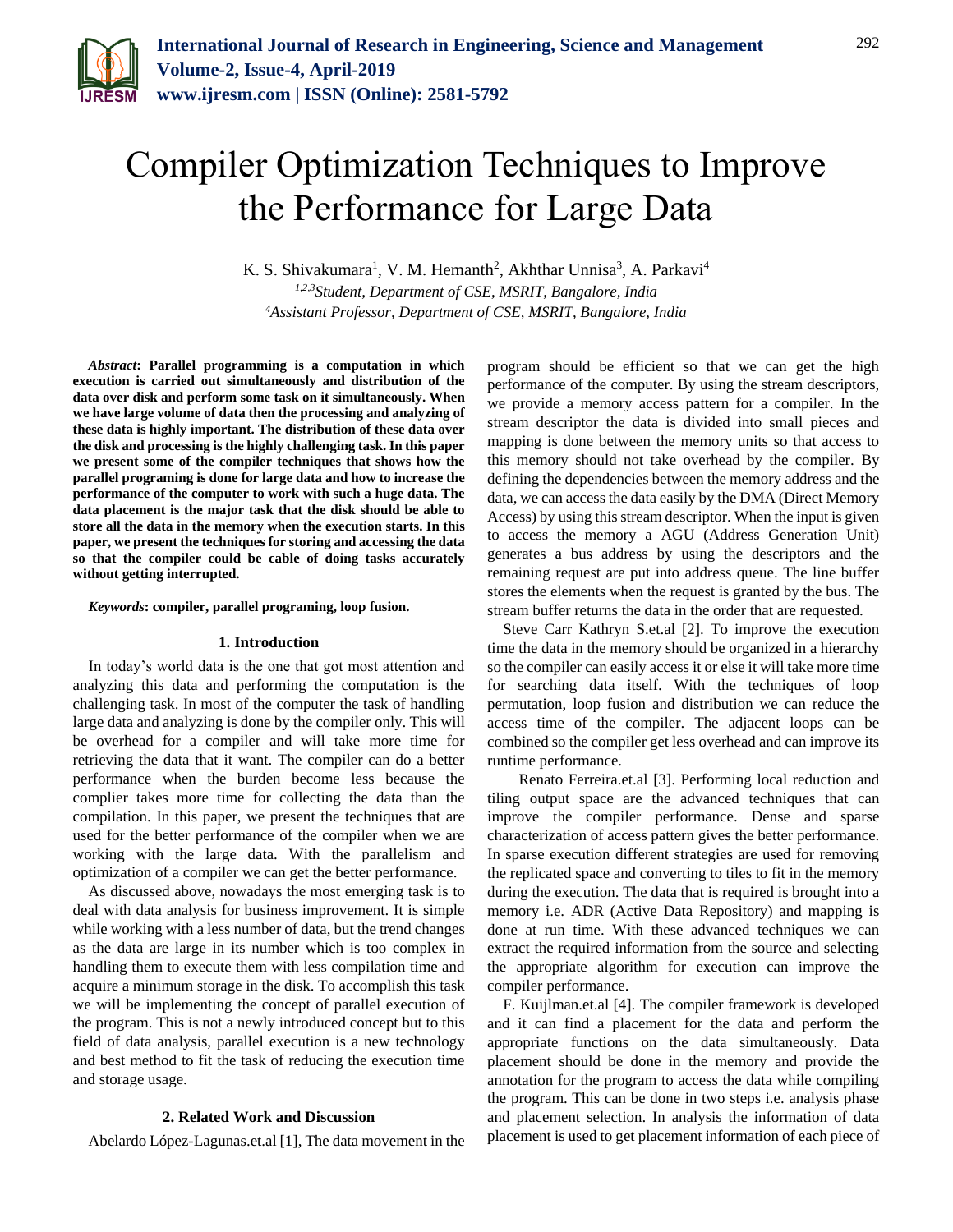

code. In selection phase all the selected placement data is used with the annotations to convert the program to parallel version. By constructing parse tree, we distribute the data into different levels and with the help of mapping techniques we can link to the memory to access the data.

Manish gupta.et.al [5]. The communication cost between the compiler and memory should be reduced. No compiler provides a good data partition of the data so an automated partitioning of the data can used so it will reduce the programmer overhead for developing the program for efficient partition of data and the compiler could easily get this information for processing. This system performs some task in dealing with this data processing, paraphrase used for parse tree structure, control flow information and data dependencies. The alignment is used for mapping the array dimension to a processor, the execution time and cost is determined by the computational and communication cost estimator.

Jay Patel.et.al [6].To meet the good efficient program elimination redundant optimization and manage resources efficiently in order to meet the efficient code we use some methods information flow analysis, peer hole optimization in information flow analyses tries to discover how information is flow throw the program the information flow analysis is process of collecting details of the variables used and define here the minimizing the transformation of assignment statement in the local block of code during the global optimization is to take the global variables and expression determine globally and removing unnecessary code is called dead code elimination in loop variant the in loop will take more execution time the goal of combined code motion and register is the instruction in less frequently and less frequently accessible blocks

Neeraj Kumar.et.al [7].In complier the grammar is the set of action to do when we combine the both Lex and yac parser it will become high level routine called yylex() when it need to take a token from input the Lex will scan the input through input recognition token when it find token it return the code and value of yylex() in the storage management it contains the collection of objects temporary variable and their lifetime the important goal of the storage management is more economical use of the memory and there accessibility towards the function to individual objects in static memory management the compiler will provide the some fixed set of memory address to the object at the time of the program translations in dynamic memory management we allocate the memory by using heap and stack in stack at the time of procedure call or block entry the activation record of the object are pushed into the stack the disadvantage of heap storage management system when the system allocate the more memory then required at this time the memory will be waste

Ch. Raju.et.al [8],proposed a system to improve the optimization of the code which select the program or some part of the code which gone optimized after selection it perform transformation and it apply some of the techniques which is suitable for the code after apply the algorithm the optimized

code will generated and it will give some warning message code Is generated the new code is saved and after that complexity comparison is performed between old program source code and the new generated optimized source code

Enyindah P.et.al [9] to analysis the parsing tree and complier applications in parsing algorithm the parsing define and analysis the text which contain the sequences of the token which determine the structure for the grammar when the structure of the grammar is valid it will generate the abstract syntax tree for the source code in fuzzy parsing we take some part of the source instead of take whole of the source as input to find the efficiency of the parse so perform analysis of the selected code part grammar in compiler design when the input are split into token and design a common grammar to describe the performance language to develop a translation for the program developing these grammar is concur about the ability to find the equivalent grammar the grammar is said to be equivalent grammar if the two grammar if it describe the same language that generate the same sentences of output the compiler design have many applications in network ,OS, embedded system

Aastha Singh.et.al [10],finding some of the code optimized techniques which are machine dependent and machine independent machine dependent means the optimization of the code is not respect to compilers and processor in machine dependent code must consider some of the attributes regarding to the compiler and processer of the system the ANN(artificial neural network) in this popular machine learning algorithm which is capable of pattern recognition the system is connected in the form of network with more of the inter connected neurons to compute the input and output and feeding information in network in this paper the proposed system in front end it takes the code and it generate the features and generate the profiles applying ANN using 4cast\_xl compiler apply optimization and calculate the speed up of the code at the backend.

Xiaogang Li.et.al [11]. Data mining algorithm focuses on finding the pattern among the large dataset, but the size of the dataset is larger in size it takes more computational time to complete the task. To overcome this, we apply a technique as a parallel execution of the algorithm. This is shown with the most complex algorithm in data mining as K-means, KNN, and Apriori. Here to do this task we are just overwriting the algorithm in a Java language with an intention that executes in parallel. By doing this the algorithms are being executed faster with better accuracy than executing with original as with handwritten codes and reduce the gap between the compiled and manual code.

Dhruva R.et.al [12]. At present run-time library support to handle irregular access but it is necessary to prove for regular access with is not yet proven. So the author focuses on regular access application and evaluates the performance using techniques as PILLAR and CHAOS/PARTI. In which by using this technique the regular access code using libraries comes closer to the performance of code generated by a compiler.